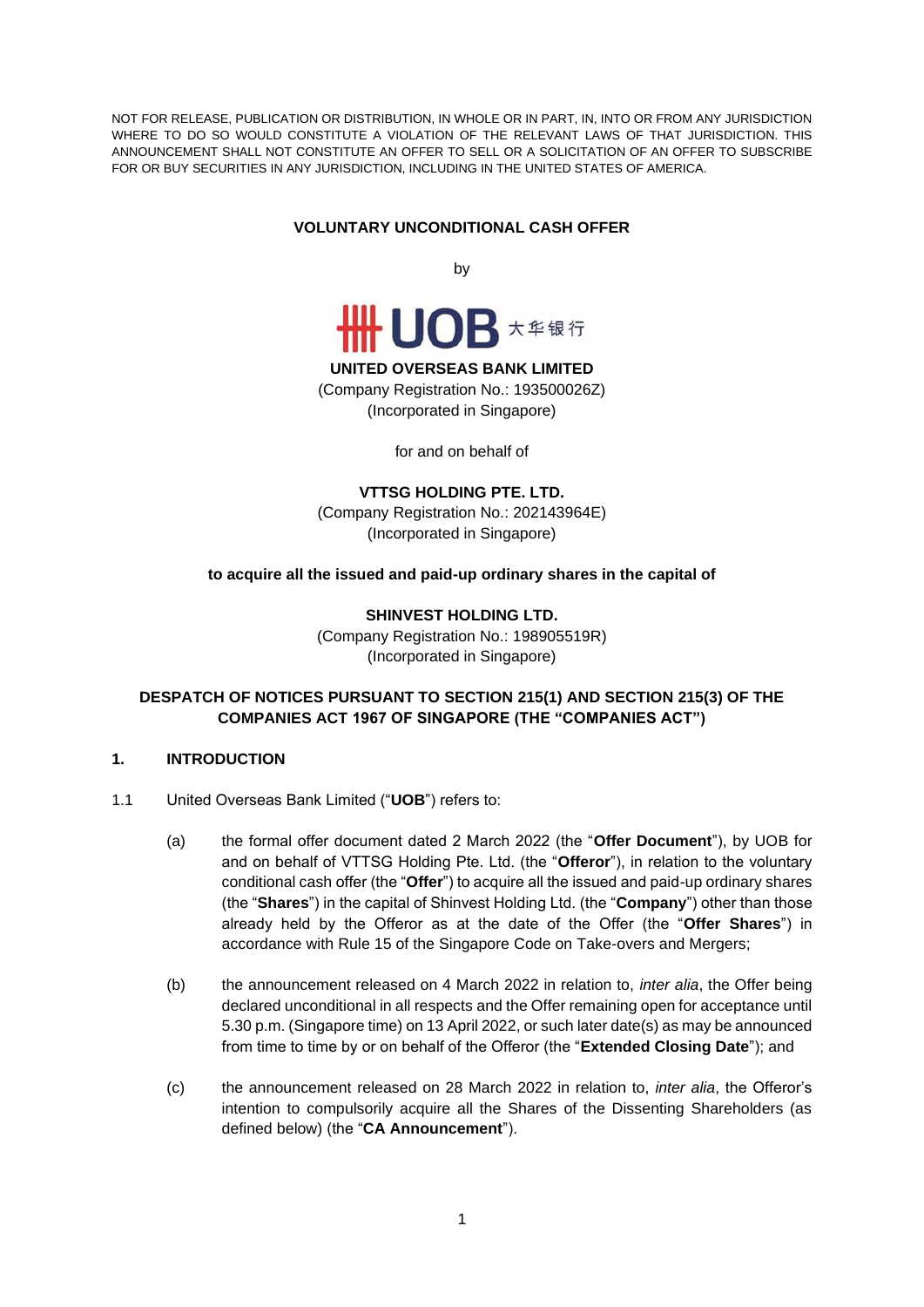1.2 Unless otherwise defined, capitalised terms in this Announcement shall bear the same meanings as set out in the Offer Document.

## **2. COMPULSORY ACQUISITION UNDER SECTION 215(1) OF THE COMPANIES ACT**

- 2.1 **Compulsory Acquisition.** As announced by UOB for and on behalf of the Offeror on 28 March 2022, as the Offeror has received valid acceptances pursuant to the Offer (or otherwise acquired Shares during the period when the Offer is open for acceptances) in respect of not less than 90% of the Shares (other than those already held by the Offeror, its related corporations or their respective nominees as at the date of the Offer and excluding any Shares held in treasury), the Offeror is entitled to, and intends to, exercise its right under Section 215(1) of the Companies Act to compulsorily acquire all the Shares of the Shareholders who have not accepted the Offer (the "**Dissenting Shareholders**"), at a price equal to the Offer Price of S\$3.50 (in cash) for each Share (the "**Offer Consideration**").
- 2.2 **Notice.** In connection therewith, UOB wishes to announce, for and on behalf of the Offeror, that the Offeror has today given notice in the form prescribed under the Companies Act ("**Form 57**") pursuant to Section 215(1) of the Companies Act, together with a letter (the "**Letter**") to the Dissenting Shareholders with regard to, *inter alia*, the Offeror's intention to exercise its right of compulsory acquisition under Section 215(1) of the Companies Act.
- 2.3 **Exercise of Right of Compulsory Acquisition.** The Offeror intends to exercise its right of compulsory acquisition pursuant to Section 215(1) of the Companies Act to acquire all the Shares held by the Dissenting Shareholders on or after 9 May 2022 (the "**Exercise Date**"), being the date falling after the expiration of one month after the date on which Form 57 is given, subject to and on the terms set out in Form 57.
- 2.4 **Payment.** Upon the exercise of the Offeror's right of compulsory acquisition on the Exercise Date, the Offeror shall pay to the Company the Offer Consideration. Upon payment of the Offer Consideration to the Company, the Company will cause all the Shares held by the Dissenting Shareholders to be transferred to the Offeror and will register the Offeror as the holder of all those Shares as soon as practicable. Subject to and in accordance with the provisions of Section 215 of the Companies Act and the terms set out in Form 57, as soon as practicable after the Exercise Date, the Company will arrange for the Offer Consideration to be remitted to the Dissenting Shareholders as set out in the Letter.
- 2.5 **Rights under Section 215(3) of the Companies Act.** The Offeror has also despatched, together with the Letter, a Notice to Non-Assenting Shareholder in the form prescribed under the Companies Act ("**Form 58**") pursuant to Section 215(3) of the Companies Act, whereby the Dissenting Shareholders may, within three months from the date of Form 58 (that is, by 8 July 2022), require the Offeror to acquire their Shares and the Offeror shall be entitled and bound to acquire those Shares at the Offer Consideration.

**As the Offeror will be proceeding to compulsorily acquire the Shares of the Dissenting Shareholders, the Dissenting Shareholders need not take any action in relation to their right under Section 215(3) of the Companies Act. Dissenting Shareholders who wish to exercise such right or who are in any doubt as to their position are advised to seek their own independent legal advice.**

Electronic copies of the Letter, Form 57 and Form 58 are available on the website of the SGX-ST at [https://www.sgx.com.](https://www.sgx.com/)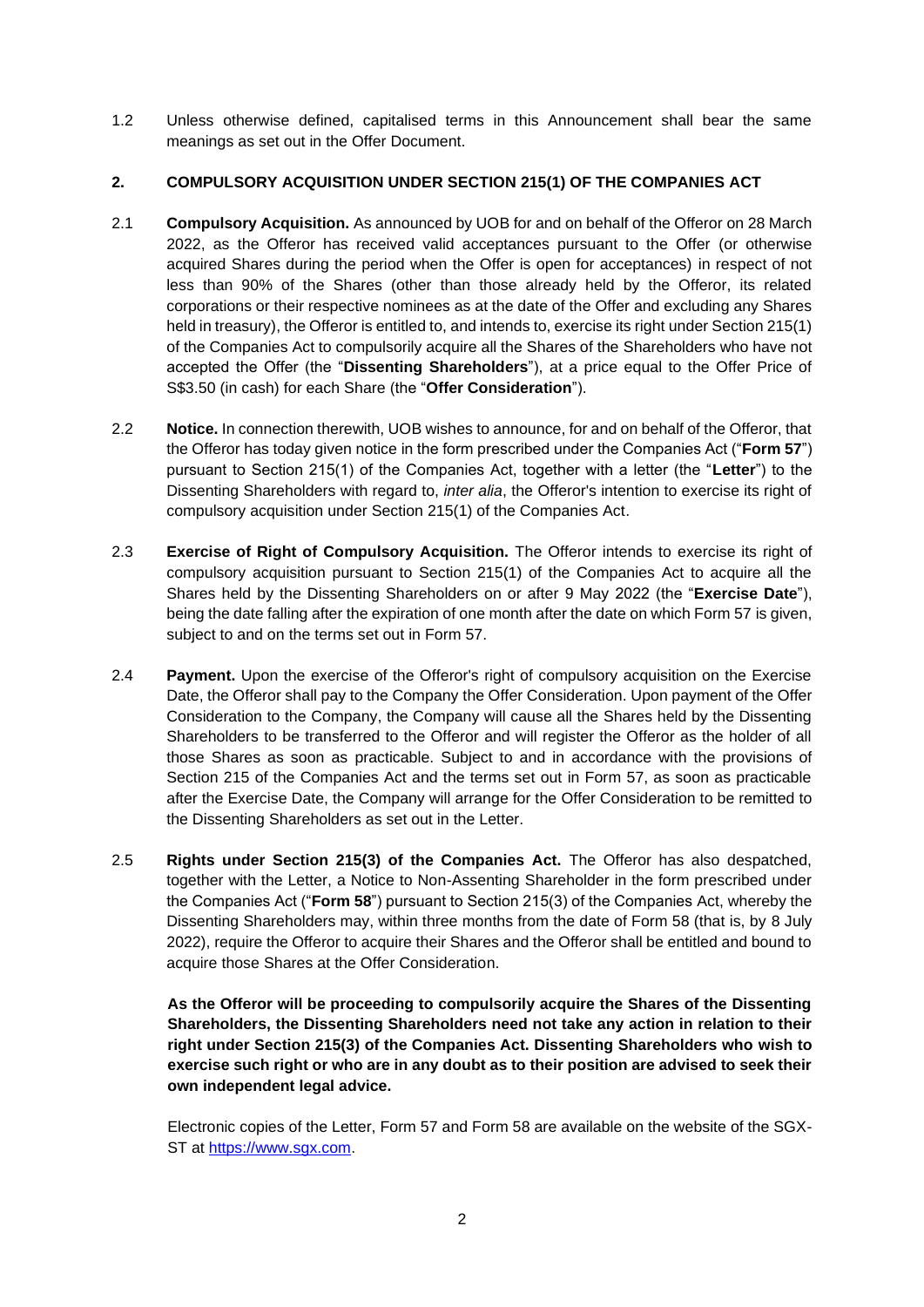2.6 **Offer Remaining Open for Acceptances.** For the avoidance of doubt, the Offer remains open for acceptance until 5.30 p.m. (Singapore time) on the Extended Closing Date. Shareholders who have already (a) validly accepted the Offer in respect of all their Shares, or (b) sold all their Shares prior to the date of this Announcement, may disregard the Letter, Form 57 and Form 58.

# **3. FREE FLOAT AND DELISTING**

3.1 **Free Float Requirement.** Rule 723 of the Listing Manual requires the Company to ensure that at least 10% of the total number of issued Shares (excluding any Shares held in treasury) is at all times held by the public (the "**Free Float Requirement**"). As announced by the Company on 29 March 2022, the percentage of Shares held by the public as at the date thereof is less than the requisite 10% under the Free Float Requirement.

As stated in the Offer Document, in the event that the trading of Shares on the SGX-ST is suspended pursuant to Rule 724, Rule 1105 or Rule 1303(1) of the Listing Manual, the Offeror has no intention to undertake or support any action for any trading suspension by the SGX-ST to be lifted.

3.2 **Delisting of the Company.** Following the compulsory acquisition under Section 215(1) of the Companies Act, the Company will become a wholly-owned subsidiary of the Offeror and will be delisted from the SGX-ST. The date and time of the delisting of the Company from the SGX-ST will be announced by the Company in due course.

# **4. DIRECTORS' RESPONSIBILITY STATEMENT**

The directors of the Offeror (including any who may have delegated detailed supervision of this Announcement) have taken all reasonable care to ensure that the facts stated and opinions expressed in this Announcement are fair and accurate and that no material facts have been omitted from this Announcement, the omission of which would make any statement in this Announcement misleading.

Where any information has been extracted or reproduced from published or otherwise publicly available sources or obtained from the Company, the sole responsibility of the directors of the Offeror has been to ensure through reasonable enquiries that such information is accurately extracted from such sources or, as the case may be, reflected or reproduced in this Announcement.

The directors of the Offeror jointly and severally accept responsibility accordingly.

Issued by

# **UNITED OVERSEAS BANK LIMITED**

For and on behalf of **VTTSG Holding Pte. Ltd.** 8 April 2022

*Any enquiries relating to this Announcement or the Offer should be directed during office hours to the UOB helpline at (65) 6539 7066.*